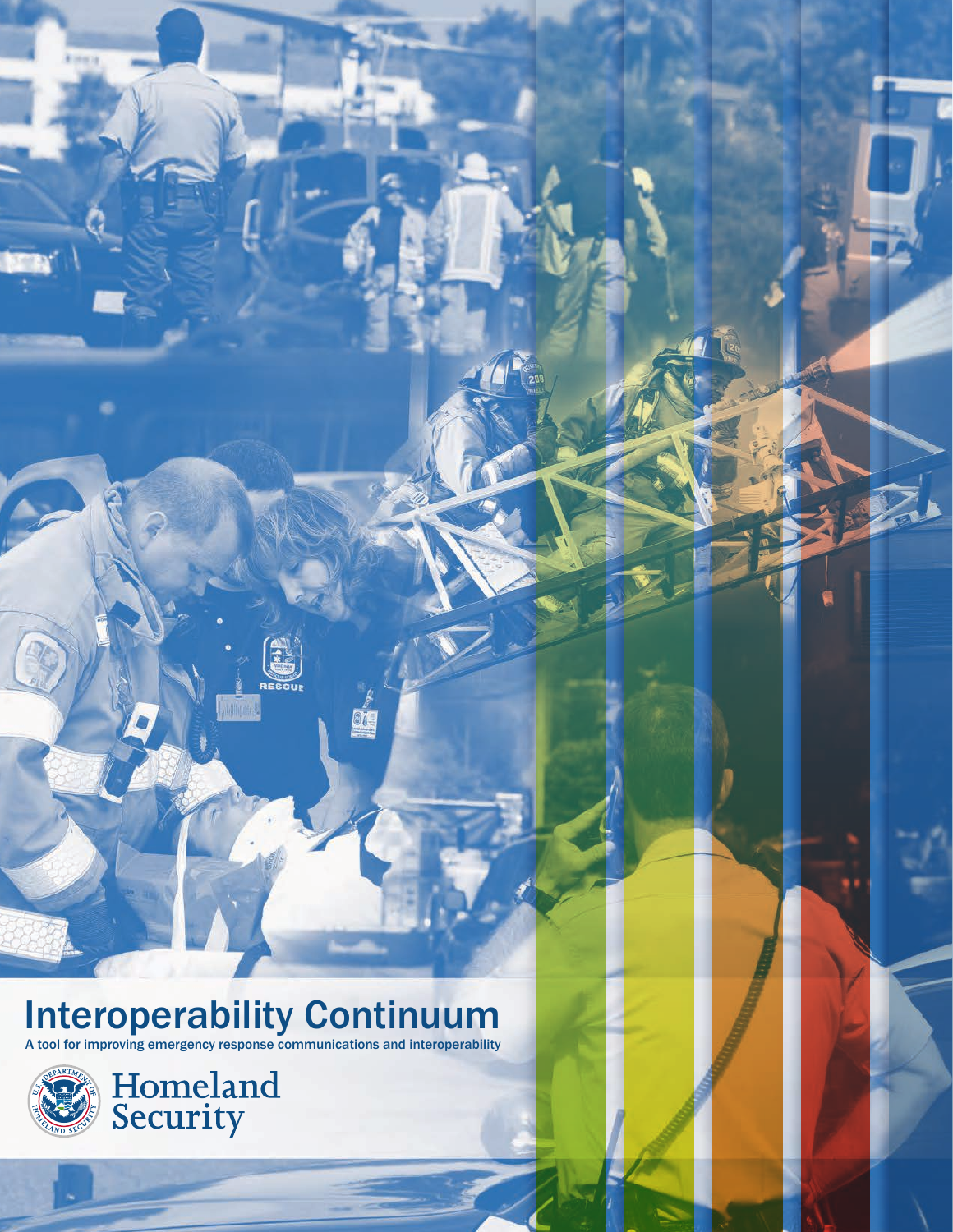# Interoperability Overview

Emergency responders—emergency medical services (EMS), fire-rescue personnel, and law enforcement officers—need to share vital data or voice information across disciplines and jurisdictions to successfully respond to day-to-day incidents and large-scale emergencies. Many people assume that emergency response agencies across the Nation are already interoperable. In actuality, emergency responders often cannot talk to some parts of their own agencies—let alone communicate with agencies in neighboring cities, counties, or states.

Developed with practitioner input by the Department of Homeland Security's SAFECOM program, the Interoperability Continuum is designed to assist emergency response agencies and policy makers to plan and implement interoperability solutions for data and voice communications. This tool identifies five critical success elements that must be addressed to achieve a sophisticated interoperability solution: governance, standard operating procedures (SOPs), technology, training and exercises, and usage of interoperable communications. Jurisdictions across the Nation can use the Interoperability Continuum to track progress in strengthening interoperable communications.

### **To drive progress along the five elements of the Continuum and improve interoperability, emergency responders should observe the following principles:**

- Gain leadership commitment from all disciplines (e.g., EMS, fire-rescue response, and law enforcement).
- Foster collaboration across disciplines through leadership support.
- Interface with policy makers to gain leadership commitment and resource support.
- Use interoperability solutions regularly.
- Plan and budget for ongoing updates to systems, procedures, and documentation.
- Ensure collaboration and coordination across all Interoperability Continuum elements.

# Interoperability Continuum Elements

Interoperability is a multi-dimensional challenge. To gain a true picture of a region's interoperability, progress in each of the five interdependent elements must be considered. For example, when a region procures new equipment, that region should plan and conduct training and exercises to make the best use of that equipment.

Optimal interoperability is contingent on an agency's and jurisdiction's needs. The Continuum is designed as a guide for jurisdictions that are pursuing a new interoperability solution, based on changing needs or additional resources.

### *Governance*

Establishing a common governing structure for solving interoperability issues will improve the policies, processes, and procedures of any major project by enhancing communication, coordination, and cooperation; establishing guidelines and principles; and reducing any internal jurisdictional conflicts. Governance structures provide the framework in which stakeholders can collaborate and make decisions that represent a common objective. It has become increasingly clear to the emergency response community that communications interoperability cannot be solved by any one entity; achieving interoperability requires a partnership among emergency response organizations across all levels of government. As such, a governing body should consist of local, tribal, state, and Federal entities as well as representatives from all pertinent emergency response disciplines within an identified region.

Individual Agencies Working Independently—A lack of coordination among responding organizations.

Informal Coordination Between Agencies—Loose line level or agency level agreements that provide minimal incident interoperability.

Key Multi-Discipline Staff Collaboration on a Regular Basis—A number of agencies and disciplines working together in a local area to promote interoperability.

Regional Committee Working within a Statewide Communications Interoperability Plan Framework—Multi-disciplinary jurisdictions working together across a region pursuant to formal written agreements as defined within the larger scope of a state plan—promoting optimal interoperability.

### *Standard Operating Procedures*

Standard operating procedures—formal written guidelines or instructions for incident response—typically have both operational and technical components. Established SOPs enable emergency responders to successfully coordinate an incident response across disciplines and jurisdictions. Clear and effective SOPs are essential in the development and deployment of any interoperable communications solution.

Individual Agency SOPs—SOPs exist only within individual agencies and are not shared, resulting in uncoordinated procedures and/or incompatible data systems among agencies that can hinder effective multi-agency/multi-discipline response.

Joint SOPs for Planned Events-The development of SOPs for planned events—this typically represents the first phase as agencies begin to work together to develop interoperability.

Joint SOPs for Emergencies-SOPs for emergency level response that are developed as agencies continue to promote interoperability.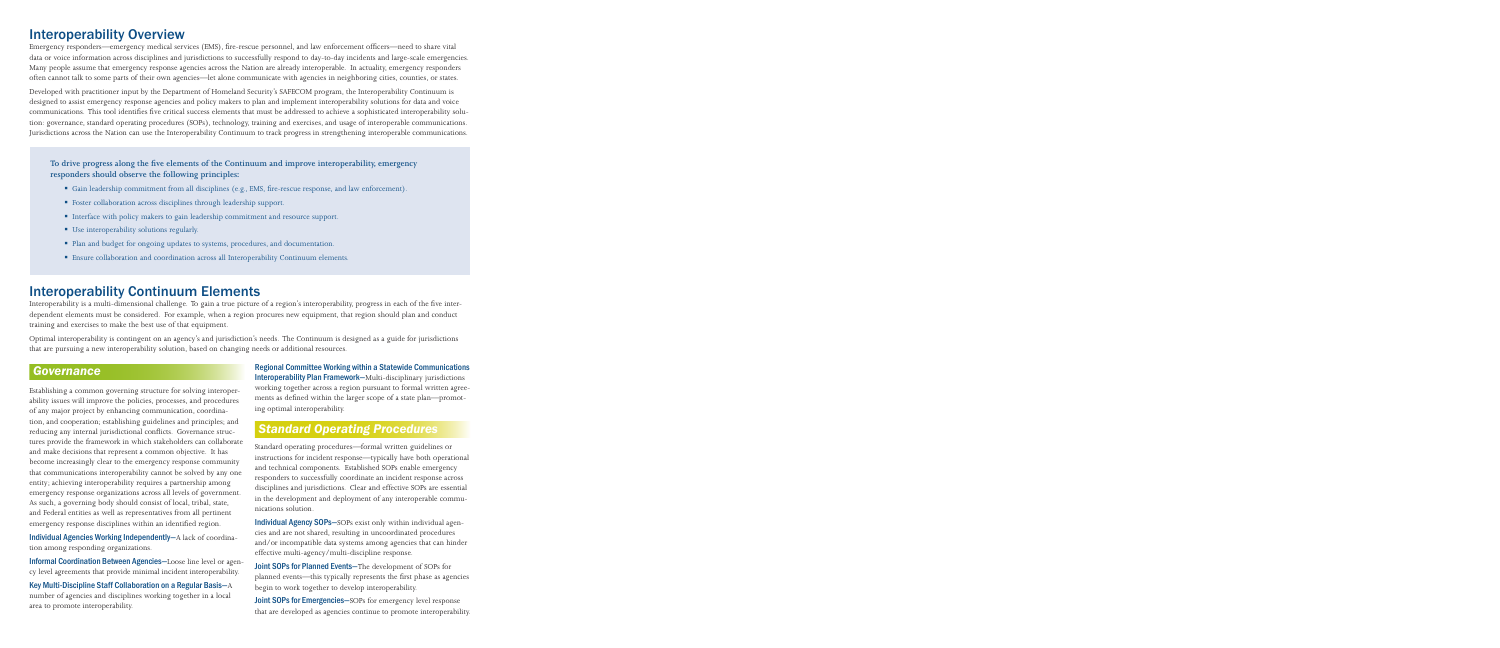within the Continuum must be scalable in order to effectively support day-to-day incidents as well as large-scale disasters. Many effective communications among emergency responders. Security and and authentication challenges are present in each technology Technology is a critical tool for improving interoperability, but it is not the sole driver of an optimal solution. Successful implementation of data and voice communications technology is supported by strong governance and is highly dependent on effective collaboration and training among participating agencies and jurisdictions. Technologies should meet the needs of practitioners on the frontlines and should address regional needs, existing infrastructure, cost vs. benefit, and sustainability. The technologies described times, a combination of technologies is necessary to provide must be considered in all implementation decisions.

Common Applications—The use of common proprietary applications requires agencies to purchase and use the same or compatible applications and a common vocabulary (e.g., time stamps) to share data. Common proprietary applications can increase access to information, improve user functionality, and permit real-time information sharing between agencies. However, the use of common proprietary applications requires strong governance to coordinate operations and maintenance among multiple independent agencies and users; these coordinated efforts are further compounded as the region expands and additional agencies use applications. Common proprietary applications also limit functionality choices as all participating agencies must use compatible applications.

Inter own applications. Two-way standards-based sharing does not<br>face the same problems as other solutions because it can support<br>many-to-many relationships through standards-based middleware. Two-Way Standards-Based Sharing—Two-way standards-based sharing is the ideal solution for data interoperability. Using standards, this approach permits applications to share information from disparate applications and data sources and to process the information seamlessly. As with other solutions, a two-way approach can increase access to information, improve user functionality, and permit real-time collaborative information sharing between agencies. This form of sharing allows participating agencies to choose their own applications. Two-way standards-based sharing does not face the same problems as other solutions because it can support Swap Radios—Swapping radios, or maintaining a cache of standby radios, is an age-old solution that is time-consuming, management-intensive, and likely to provide limited results due to channel availability. Gateway–Gateways retransmit across multiple frequency bands, providing an interim interoperability solution as agencies move toward shared systems. However, gateways are inefficient in that they require twice as much spectrum because each participating agency must use at least one channel in each band per common talk path and because they are tailored for communications within the geographic coverage area common to all participating systems.

## *Interoperability Continuum*

| Governance                                               |                                                                                                                       | <b>Individual Agencies</b><br><b>Working</b><br><b>Independently</b>                                               | <b>Informal</b><br>Coordination<br><b>Between Agencies</b>                                     |                                                                                               | <b>Key Multi-Dis</b><br><b>Staff Collabd</b><br>on a Regular |
|----------------------------------------------------------|-----------------------------------------------------------------------------------------------------------------------|--------------------------------------------------------------------------------------------------------------------|------------------------------------------------------------------------------------------------|-----------------------------------------------------------------------------------------------|--------------------------------------------------------------|
| <b>Standard</b><br><b>Operating</b><br><b>Procedures</b> |                                                                                                                       | <b>Individual</b><br><b>Agency</b><br><b>SOPs</b>                                                                  | <b>Joint SOPs</b><br>for Planned Events                                                        | <b>Joint SOPs</b><br>for Emergencies                                                          | Re<br>Cor                                                    |
| <b>Technology</b>                                        | with Minimal Investment in the Sustainability of Systems and Documentation<br>Planning, and Collaboration Among Areas | <b>Swap</b><br>DATA<br><b>Files</b><br><b>ELEMENTS</b><br>Swap<br><b>VOICE</b><br><b>ELEMENTS</b><br><b>Radios</b> | Common<br><b>Applications</b><br>Gateway                                                       | <b>Custom-Interfaced</b><br><b>Applications</b><br><b>Shared Channels</b>                     | <b>Star</b><br>Prop                                          |
| Training &<br><b>Exercises</b>                           | Limited Leadership,                                                                                                   | <b>General</b><br><b>Orientation on</b><br><b>Equipment and</b><br><b>Applications</b>                             | <b>Single Agency</b><br><b>Tabletop Exercises</b><br>for Key Field and<br><b>Support Staff</b> | <b>Multi-Agency</b><br><b>Tabletop Exercises</b><br>for Key Field and<br><b>Support Staff</b> | M<br>Fu<br>Exer                                              |
| Usage                                                    |                                                                                                                       | <b>Planned Events</b>                                                                                              | Localized<br>Emergency<br><b>Incidents</b>                                                     |                                                                                               | <b>Regional Ind</b><br><b>Managem</b>                        |



Custom-Interfaced Applications—Custom-interfaced applications allow multiple agencies to link disparate proprietary applications using single, custom "one-off" links or a proprietary middleware application. As with common applications, this system can increase access to information, improve user functionality, and permit real-time information sharing among agencies. Improving upon common applications, this system allows agencies to choose

Regional Set of Communications SOPs—Region-wide communications SOPs for multi-agency/multi-discipline/multi-hazard responses serve as an integral step towards optimal interoperability.

National Incident Management System Integrated SOPs—Regional SOPs are molded to conform to the elements of the National Incident Management System.

### **Technology**

### *Data Elements*

cust om-interfaced applications typically require more expensive their own application and control the functionality choices. However, if using one-to-one interfaces, the use of multiple applications requires custom-interfaces for each linked system. As the region grows and additional agencies participate, the required number of one-to-one links will grow significantly. Proprietary middleware applications allow for a more simplified regional expansion; however, all participants must invest in a single "one-off" link to the middleware, including any state or Federal partners. Additionally, maintenance and upgrade costs. Changes to the functionality of linked systems often require changes to the interfaces as well.

Swap Files—Swapping files involves the exchange of stand-alone data/application files or documents through physical or electronic media (e.g., universal serial bus devices, network drives, emails, faxes). This process effectively creates a static "snapshot" of information in a given time period. Though swapping files requires minimal planning and training, it can become difficult to manage beyond one-to-one sharing. With data frequently changing, there may be issues concerning the age and synchronization of information, timing of exchanges, and version control of documents. Each of these issues can hinder real-time collaborative efforts. In addition, the method of sharing files across unprotected networks raises security concerns.

One-Way Standards-Based Sharing—One-way standards-based sharing enables applications to "broadcast/push" or "receive/pull" information from disparate applications and data sources. This system enhances the real-time common operating picture and is established without direct access to the source data; this system can also support one-to-many relationships through standards-based middleware. However, because one-way standards-based sharing is not interactive, it does not support real-time collaboration between agencies. Building on the attributes of other solutions, this system is most effective in establishing interoperability. *Voice Elements*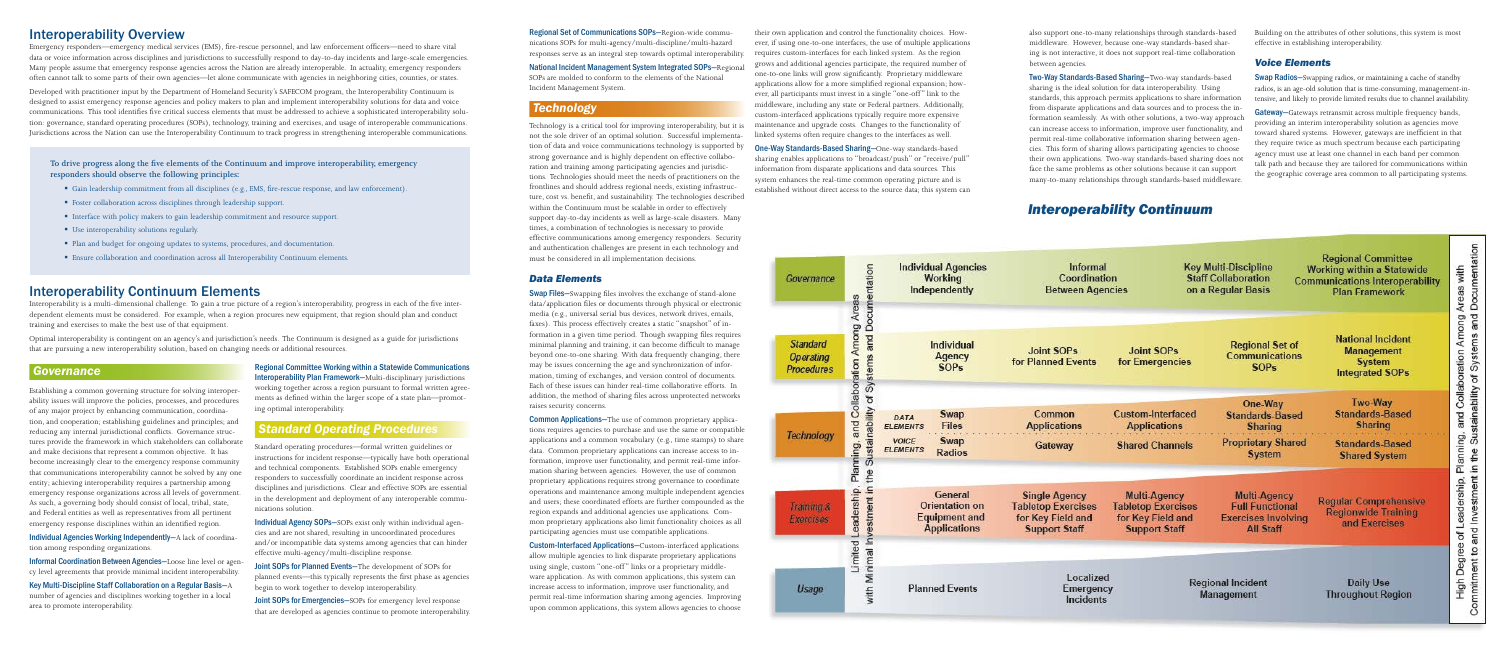**Shared Channels**—Interoperability is promoted when agencies share a common frequency band or air interface (analog or digital), and are able to agree on common channels. However, the general frequency congestion that exists nationwide can place severe restrictions on the number of independent interoperability talk paths available in some bands.

### Proprietary Shared Systems and Standards-Based Shared

Systems—Regional shared systems are the optimal solution for interoperability. While proprietary systems limit the user's choice of product with regard to manufacturer and competitive procurement, standards-based shared systems promote competitive procurement and a wide selection of products to meet specific user needs. With proper planning of the talk group architecture, interoperability is provided as a byproduct of system design thereby creating an optimal technology solution.

Implementing effective training and exercise programs to practice multiple responding agencies). communications interoperability is essential for ensuring that the technology works and responders are able to effectively communicate during emergencies.

General Orientation on Equipment and Applications—Agencies provide initial orientation to their users with regard to their particular equipment and applications. Multi-agency/multi-jurisdictional operations are often an afterthought to this training, if provided at all.

Single Agency Tabletop Exercises for Key Field and Support Staff— Structured tabletop exercises promote planning and identify response gaps. However, single agency activities do not promote interoperability across disciplines and jurisdictions. Additionally, management and supervisory training is critical to promoting routine use of interoperability mechanisms.

Multi-Agency Tabletop Exercises for Key Field and Support Staff—

As agencies and disciplines begin working together to develop exercises and provide field training, workable interoperability solutions emerge. Tabletops should address data and/or voice communications interoperability and focus on effective information flow.

Multi-Agency Full Functional Exercises Involving All Staff—Once multi-agency/multi-discipline plans are developed and practiced at the management and supervisory level, it is critical that all staff who would be involved in actual implementation receive training and participate in exercises.

### Regular Comprehensive Regionwide Training and Exercises—

Optimal interoperability involves equipment familiarization and an introduction to regional/state interoperability at time of hire (or in an academy setting). Success will be assured by regular, comprehensive, and realistic exercises that address potential problems in the region and involve the participation of all personnel.

Despite the best planning and technology preparations, there is always the risk of the unexpected—those critical and unprecedented incidents that require an expert at the helm who can immediately adapt to the situation. Within the Incident Command System, these specialists are called Communications Unit Leaders. The

role of the Communications Unit Leader is a critical function that requires adequate training and cannot be delegated to an individual simply because that person "knows about communications systems." Rather, the proper training of these individuals is of significant importance to a region's ability to respond to unexpected events, and it should prepare them to manage the communications component of larger interoperability incidents by applying the available technical solutions to the specific operational environment of the event.

### *Usage*

Usage refers to how often interoperable communications technologies are used. Success in this element is contingent upon progress and interplay among the other four elements on the Interoperability Continuum.

**Training & Exercises** Planned Events—Events for which the date and time are known (e.g., athletic events and large conferences/conventions that involve

> Localized Emergency Incidents—Emergency events that involve multiple intra-jurisdictional responding agencies (e.g., a vehicle collision on an interstate highway).

Regional Incident Management—Routine coordination of responses across a region that include automatic aid fire response as well as response to natural and man-made disasters.

Daily Use Throughout Region-Interoperability systems are used every day for managing routine as well as emergency incidents. In this optimal solution, users are familiar with the operation of the system(s) and routinely work in concert with one another.

# Leadership, Planning, and **Collaboration**

In addition to progression along the five elements of the Interoperability Continuum, regions should focus on planning, conducting education and outreach programs, and maintaining an awareness of the specific issues and barriers that affect a particular region's movement towards increased interoperability. For example, many regions face difficulties related to political issues and the relationships within and across emergency response disciplines (e.g., EMS, fire-rescue response, and law enforcement) and jurisdictions. Leaders of all agencies and political sub-divisions should help to work through these challenging internal and jurisdictional conflicts as well as set the stage for a region's commitment to the interoperability effort. Additionally, leaders must be willing to commit the time and resources necessary to ensure the sustained success of any interoperability effort. For example, ongoing maintenance and support of the system must be planned and incorporated into the budget.

In addition, collaboration should involve other agencies and organizations that may be critical in supporting the mission of emergency responders. Examples include emergency management agencies, the National Guard, public works, educational institutions/schools, transportation, medical facilities, and large private facilities.